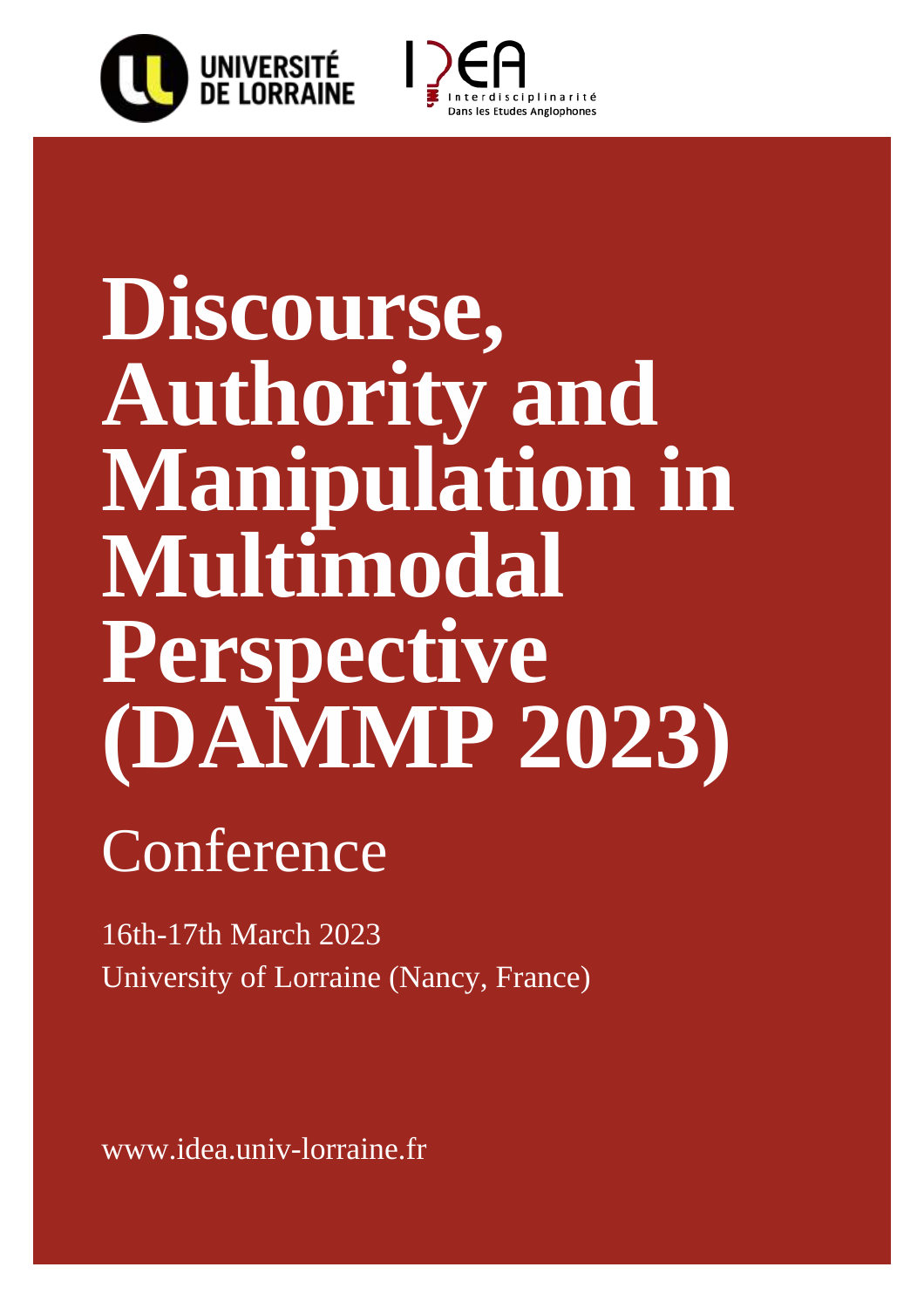

Discourse emanates from various sources, some of which may be considered to be more authoritative than others. The knowledge available from these sources is "taught and learned", "produced and used", "sold and consumed" (Van Dijk 2011: 33). This raises the central epistemological question of the sources of knowledge, and for what purpose knowledge is disseminated. In other words, "who produces what knowledge for whom?" (*Ibid.*). Knowledge production is based on a "sociology of knowledge", which means not only knowing what knowledge social groups already possess, but also what knowledge these groups may require in order to communicate in a satisfactory manner in society (*Ibid.*). Sources which command authority include 'official' genres (such as news reports, scientific publications and legal documents) are considered legitimate due to the social acceptability of certain 'official' sources which set "knowledge standards" (*Ibid.*). These standards give rise to the theory of "epistemic vigilance", in which "interaction among epistemically vigilant agents is likely to generate not only psychological but also social vigilance mechanisms" (Sperber *et al.* 2010: 361). Crucially, a reliable informant "must possess genuine information" and must be willing to share it with their audience (*Ibid.*: 369). To what extent do the information sources which constitute a "sociology of knowledge" reveal a correlation between authority in discourse and access to knowledge? How should any discrepancy in the knowledge standards between source and content be interpreted?

The link between the concept of manipulation and Critical Discourse Studies (CDS) is wellestablished (Van Dijk 2006). Manipulation in discourse takes place primarily "by text and talk" and "is a form of talk-in-interaction" linked to power and abuses of power (*Ibid.*: 360). As manipulation occurs within the mind, the cognitive processes that govern it lend themselves to a cognitive approach (*Ibid.*). Furthermore, as certain discursive genres may produce different corresponding mental genres (Van Dijk 2014: 225), cognitive linguistics is particularly adapted to analysing different genres involving manipulation. However, certain genres pose increasing challenges for CDS. Firstly, in political discourse, the epistemic vigilance of an audience may lead politicians to "provide guarantees for the truths of their sayings" (Chilton 2004: 23). Growing political scepticism, coupled with the public's need for "a simple and understandable world in times of uncertainty and insecurity", has resulted in people looking to the fictionalisation of politics in the media (Wodak 2011: 206). This blurring of the division between fact and fiction is salient in 'fake news' stories, where "the facts are preceded by their denunciation" (Andrejevic 2020: 19). Secondly, technological advances in the twenty-first century have facilitated the development and proliferation of new forms of media, including the rise of social media platforms for news-sharing and forums for expressing opinions. These forms of "ephemeral media" (Grainge 2011) have changed the rapidity with which information can be transmitted, while video-sharing platforms can result in traditional segments of discourse becoming fragmented into smaller parts for easier digestion.

Consequently, there has been a recent turn towards multimodality in CDS, with increasing amounts of information processed through the "visual channel" in the news and other forms of communication (Hart 2016: 336). A major contribution to the multimodal approach is Systemic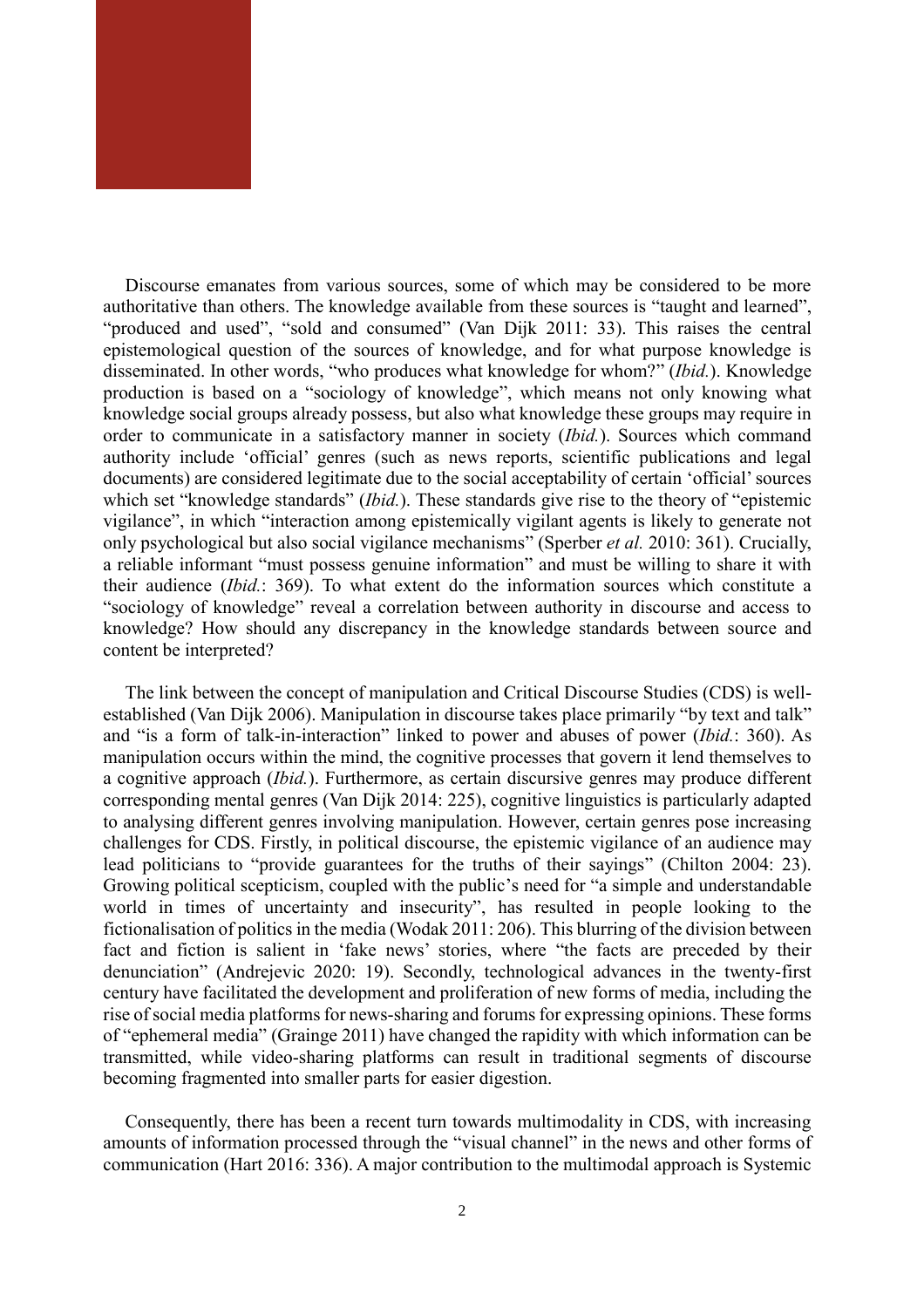Functional Multimodal Discourse Analysis (SF-MDA) (O'Halloran and Lim 2014; O'Halloran *et al.* 2019). Inspired by Systemic Functional Linguistics (Halliday and Matthiessen 2014), SF-MDA uses multimodal analytic methods involving "mathematical techniques and scientific visualizations" (O'Halloran and Lim 2014: 148). Multimodal approaches have "a view of meaning as being greater than the sum of its parts", in which "meaning in any communicative act is not just a product of the individual modes that contribute to it but of the interplay between them" (Hart and Marmol Queralto 2021: 530-531).

The discursive picture can be enhanced by gesture analysis, which provides for a coordinated message with speech (Kendon 2004; Streeck 2009). Specifically, the "impulse to gesture" occurs "at the interface between a cognitive-linguistic system and a face-to-face communication context, with the important qualifications that cognition is embodied and language is multimodal; face-to-face communication is interactive and situated" (Harrison 2018: 214). To this extent, gestures cannot be reduced to the mere externalisation of "pre-existing mental representations by means of body movements" (Kita and Alibali 2017: 262). Gesture, like multimodality in general, may demonstrate semiotic convergence with language, and may corroborate the reliability of informants, but does such convergence exist in manipulative contexts?

Although manipulation may involve an epistemic shift away from fact towards fiction or a different type of reality, how should manipulation be analysed in genres of fiction which contain elements of fact or reality? Do we observe the same linguistic and multimodal processes? The concept merits further exploration (Sorlin 2016, 2017), as fictional discourse "mirrors the ordinary functioning of language used to mediate social interactions in everyday life" (Sorlin 2017: 143). It may also expose the mechanisms of political and economic power in the modern media (Del Valle Rojas 2020), while genres like infotainment may blur the line between fact and fiction in audience reception (Ferré 2016).

The conference is open to papers which adopt a linguistic approach to manipulative discourse through multimodal analysis, focusing on English. Themes may include SF-MDA approaches, social semiotics or other multimodal approaches, focusing on official or unofficial sources, specialised areas of discourse (including, for example, political discourse, media discourse or scientific discourse), or the use of manipulation in genres of fiction. Other themes will be considered on merit.

#### **References**

- Andrejevic, M. (2020) 'The Political Function of Fake News: Disorganized Propaganda in the Era of Automated Media.' In Zimdars, M. and McLeod, K. (eds.) *Fake news: understanding media and misinformation in the digital age.* Cambridge (MA): MIT, pp. 19-28.
- Chilton, P. (2004) *Analysing Political Discourse: Theory and Practice.* London, Routledge.
- Del Valle Rojas, J. A. (2020). 'Hybridising the Media's Corporate-Political Discourse through Rhetorical Strategies: An Analysis of *Cómo el poder de las noticias nos da noticias del poder* (Morales, 1971).' *Communication & Society*, Vol. 33, N°. 4*,* pp. 107-121.
- Ferré, G. (2016) 'Between Fact and Fiction: Semantic fields and Image Content in Crime Infotainment programs.' *Multimodal Communication*, Vol. 5, N° 2, pp.127-141.
- Grainge, P. (2011) 'Introduction.' In Grainge, P. (ed.) *Ephemeral Media: Transitory Screen Culture from Television to YouTube.* London: Palgrave Macmillan, pp. 1-22.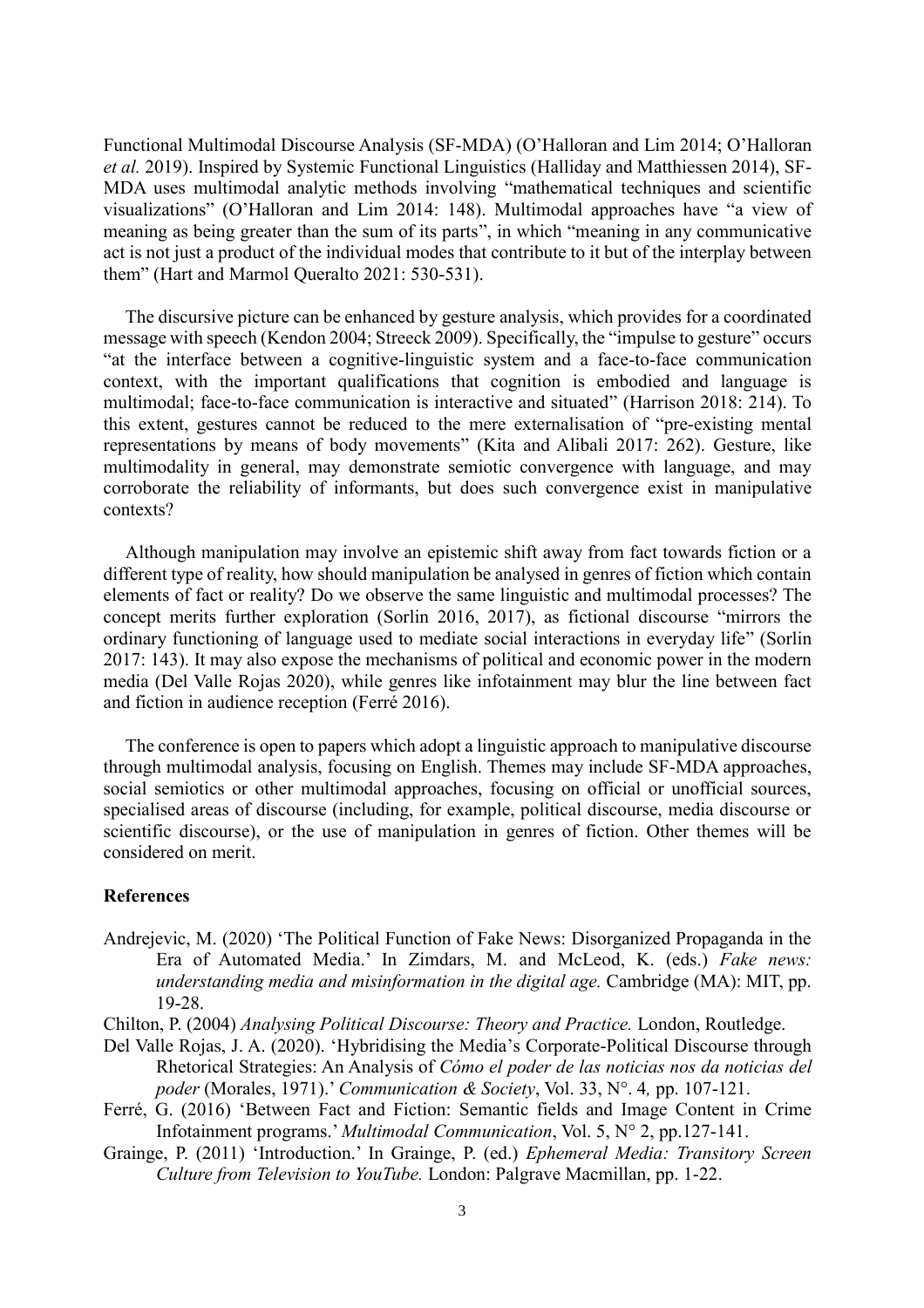- Halliday, M.A.K. et Matthiessen, C.M.I.M. (2014) *Halliday's Introduction to Functional Grammar*. London: Routledge.
- Harrison, S. (2018) *The Impulse to Gesture: Where Language, Minds and Bodies Intersect.* Cambridge: Cambridge University Press.
- Hart, C. (2016) 'The visual basis of linguistic meaning and its implications for critical discourse studies: Integrating cognitive linguistic and multimodal methods.' *Discourse & Society*, Vol. 27, N°. 3, pp. 335-350. DOI: 10.1177/0957926516630896
- Hart, C. and Marmol Queralto, J. (2021) 'What can cognitive linguistics tell us about languageimage relations? A multidimensional approach to intersemiotic convergence in multimodal texts.' *Cognitive Linguistics*, Vol. 32, N°. 4, pp. 529-562.
- Kendon, A. (2004) *Gesture: Visible Action as Utterance*. Cambridge: Cambridge University Press.
- Kita, S. and Alibali, M.W. (2017) 'How Do Gestures Influence Thinking and Speaking? The Gesture-for-Conceptualization Hypothesis.' *Psychological Review*, Vol. 124, N°. 3, pp. 245-266.
- O'Halloran, K.L., and Lim, F.V. (2014) 'Systemic Functional Multimodal Discourse Analysis.' In Norris, S. and Maier, C. *Texts, Images and Interactions: A Reader in Multimodality.* Berlin: De Gruyter, pp. 137-153.
- O'Halloran, K., Wignell, P. and Tan, S. (2019) 'Doing critical discourse studies with multimodality: from metafunctions to materiality by Per Ledin and David Machin', *Critical Discourse Studies*, Vol. 16, N°. 5, pp. 514-521. DOI: 10.1080/17405904.2018.1556173
- Sorlin, S. (2016) *Language and Manipulation in House of Cards: A Pragma-stylistic Perspective.* London: Palgrave Macmillan.
- —. (2017) 'The pragmatics of manipulation: Exploiting im/politeness theories.' *Journal of Pragmatics*, Vol. 121, pp. 132-146.
- Sperber, D., Clement, F., Heintz, C., Mascaro, O., Mercier, H., Origgi, G. and Wilson, D. (2010) 'Epistemic vigilance.' *Mind & Language*, Vol. 25, N°. 4, pp. 359-393.
- Streeck, J. (2009) *Gesturecraft: The Manu-facture of Meaning.* Amsterdam: John Benjamins.
- Van Dijk, T.A. (2006) 'Discourse and manipulation.' *Discourse and Society*, Vol. 17, N°. 3, pp. 359-383.
- —. (2011) 'Discourse, knowledge, power and politics: Towards critical epistemic discourse analysis.' In Hart, C. (ed.) *Critical Discourse Studies in Context and Cognition.* Amsterdam: John Benjamins, pp. 27-63.
- —. (2014) *Discourse and Knowledge: A Sociocognitive Approach.* Cambridge: Cambridge University Press.
- Wodak, R. (2011) *The Discourse of Politics in Action: Politics as Usual.* Basingstoke: Palgrave Macmillan.

#### **Keynote speakers**

**Gaëlle Ferré**, Professor of Linguistics, University of Poitiers

**Simon Harrison,** Assistant Professor of Applied Linguistics, City University of Hong Kong

**Christopher Hart**, Professor of Linguistics, Lancaster University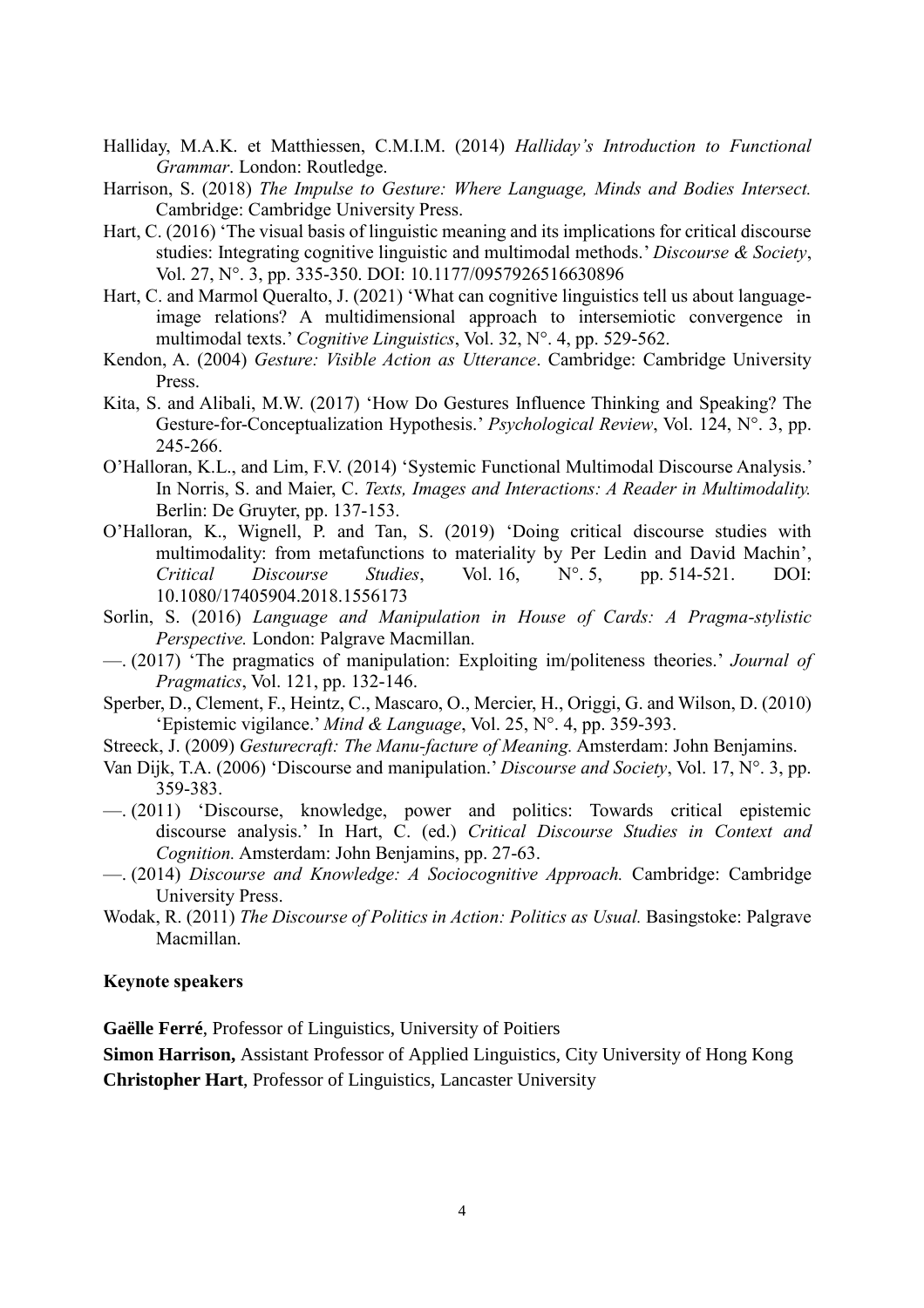### **Call for papers**

We invite participants to submit an abstract (in English or French) not exceeding 500 words, plus 5 or 6 keywords. Papers may be given in English or French and will be allocated 20 minutes, with follow-up questions during the session. Abstract submissions must include two separate Word formats: one anonymised, the other containing the name(s), affiliation(s) and email address(es) of the author(s) in addition to the title of the paper. All abstracts will be sent for anonymous peer review by the Scientific Committee. The Organiser and Scientific Committee reserve the right to request modifications to the abstract as a condition of acceptance. Parallel sessions may be used where appropriate. Some papers will be published.

The deadline for submissions is **Monday 19th September 2022**. Decisions will be communicated by e-mail by Monday 31<sup>st</sup> October 2022. Please send all submissions with the subject "DAMMP 2023" to Robert Butler: **robert.butler@univ-lorraine.fr** 

#### **Scientific Committee**

Robert Butler, Senior Lecturer, University of Lorraine (Nancy) Alan Cienki, Professor of English Linguistics, Vrije Universiteit Amsterdam Gilles Col, Professor of Linguistics, University of Poitiers Belinda Crawford, Associate Professor, University of Pisa Nuria Edo-Marzá, Associate Professor, Universitat Jaume I Denis Jamet, Professor of English Linguistics, Jean Moulin University – Lyon 3 Juan Carlos Palmer-Silveira, Associate Professor, Universitat Jaume I Linda Pillière, Professor of Linguistics, Aix-Marseille University Miguel Ruiz-Garrido, Associate Professor, Universitat Jaume I Sandrine Sorlin, Professor of English Language and Linguistics, University of Montpellier Sabine Tan, Senior Research Fellow, Curtin University Ronghua Wang, Associate Professor, Hunan University Janina Wildfeuer, Assistant Professor, University of Groningen Suwei Wu, Assistant Professor, China University of Petroleum (Beijing)

#### **Registration**

While it is anticipated that participants will be able to attend the conference in person, a hybrid format will also enable to participants to follow the conference online. The University of Lorraine asks for a registration fee of not less than 50 euros, whatever the format of the conference. A website specifically for the conference will be available shortly.